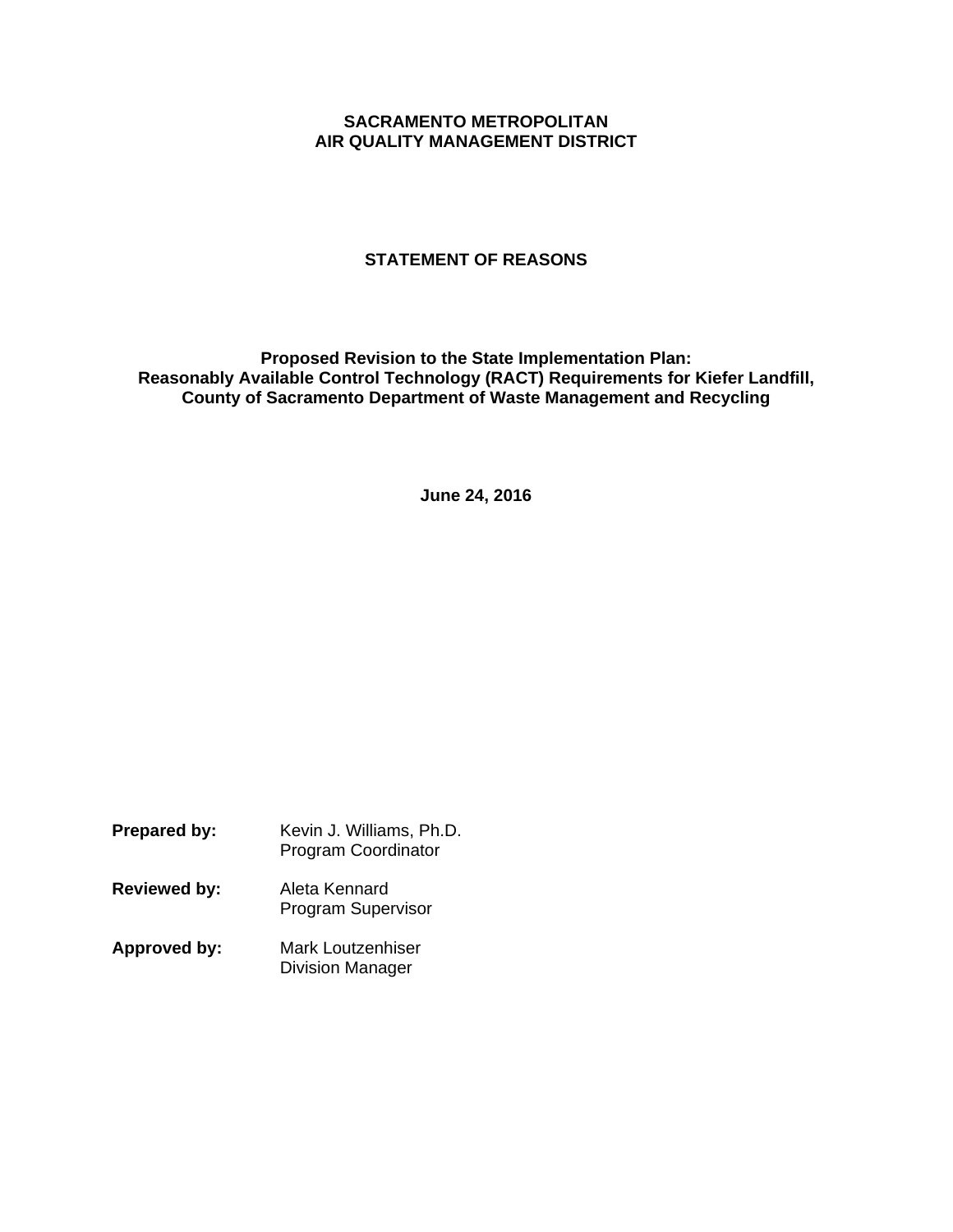# **TABLE OF CONTENTS**

| FEDERAL REGULATIONS FOR MUNICIPAL SOLID WASTE LANDFILLS3 |  |
|----------------------------------------------------------|--|
|                                                          |  |
|                                                          |  |
|                                                          |  |

# **BACKGROUND**

The District is classified as a severe nonattainment area for the 1997 and 2008 federal air quality standards for ozone<sup>1,2</sup>. Section 182(b)(2)(C) of the federal Clean Air Act requires states or districts in ozone nonattainment areas classified as "moderate" or worse to implement Reasonably Available Control Technology (RACT) for major stationary sources of volatile organic compounds (VOC). The U.S. Environmental Protection Agency (EPA) defines RACT as "the lowest emission limitation that a particular source is capable of meeting by the application of control technology that is reasonably available considering technological and economic feasibility<sup>3</sup>." RACT must be incorporated into the State Implementation Plan (SIP), either through an EPA-approved rule or through a source-specific RACT determination that is included on a permit and approved by EPA.

Kiefer Landfill, owned and operated by the County of Sacramento, Department of Waste Management and Recycling, is a major stationary source of VOC in the District. As such, the District is required to implement RACT for this source. Two landfill gas flares at the facility emit VOC; however, no SIP-approved District rule applies to these flares. Although VOC emission limits are included on local permits, these permits have not been incorporated into the SIP.

EPA has identified the lack of SIP-approved RACT controls on the Kiefer Landfill flares as a SIP deficiency, and has proposed a partial approval and partial disapproval<sup>4</sup> of the District's 2006 RACT demonstration plan<sup>5</sup>. Staff has determined that the VOC emission limits on the local

**EXALLEM**<br><sup>1</sup> "Air Quality Designations and Classifications for the 8-Hour Ozone National Ambient Air Quality Standards; Early Action Compact Areas with Deferred Effective Dates, Final Rule." 69 FR 23857, April 30, 2004.

<sup>&</sup>lt;sup>2</sup> "Implementation of the 2008 National Ambient Air Quality Standards for Ozone: Nonattainment Area Classifications Approach, Attainment Deadlines and Revocation of the 1997 Ozone Standards for Transportation Conformity Purposes, Final Rule." 77 FR 30160, May 21, 2012. 3

 <sup>44</sup> FR 53761, September 17, 1979

<sup>&</sup>lt;sup>4</sup> "Revisions to the California State Implementation Plan, Sacramento Metropolitan Air Quality

Management District, Proposed Rule." 81 FR 2136, January 15, 2016<br><sup>5</sup> "Ozone State Implementation Plan (SIP) Revision Reasonably Available Control Technology (RACT) as Applicable to the 8-Hour Ozone Standard," Sacramento Metropolitan Air Quality Management District,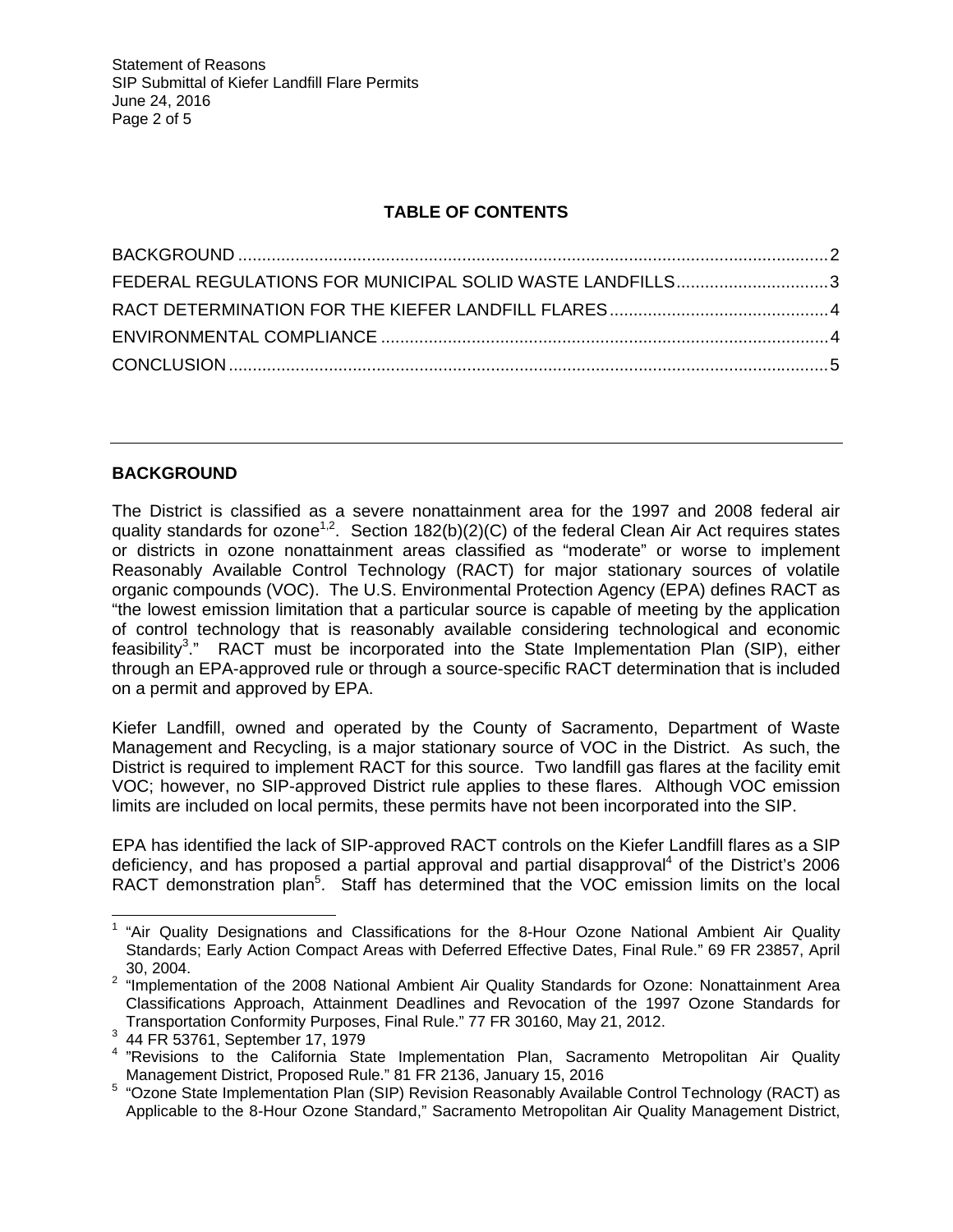Statement of Reasons SIP Submittal of Kiefer Landfill Flare Permits June 24, 2016 Page 3 of 5

permits for the flares meet RACT levels. To correct the SIP deficiency, Staff is proposing to submit for SIP approval the conditions of the local permits that pertain to VOC emission limits and the associated source testing, test methods, monitoring, reporting, and recordkeeping requirements.

## **FEDERAL REGULATIONS FOR MUNICIPAL SOLID WASTE LANDFILLS**

Kiefer Landfill is subject to two federal regulations that apply to municipal solid waste landfills: a New Source Performance Standard (NSPS) and a National Emissions Standard for Hazardous Air Pollutants (NESHAP). The requirements of these regulations, which are discussed below, have also been incorporated into the District permits for the landfill gas flares.

#### Standards of Performance for Municipal Solid Waste Landfills (40 CFR Part 60, Subpart WWW)

This NSPS applies to any municipal solid waste landfill that commenced construction, reconstruction or modification on or after May 30, 1991. Under this regulation, Kiefer Landfill is required to operate a landfill gas collection and control system<sup>6</sup>. When an enclosed combustion device (such as the enclosed flares at Kiefer Landfill) is used for control, it is required to meet one of the following emission standards<sup>7</sup>:

- Reduce emissions of nonmethane organic compounds (NMOC) by at least 98% by weight; or
- Reduce the outlet NMOC concentration to less than 20 parts per million by volume  $(ppmv)^8$ .

Nonmethane organic compounds include VOC as well as all exempt organic compounds (except methane); therefore, limitations on NMOC emissions are at least as stringent as limitations on VOC.

National Emission Standards for Hazardous Air Pollutants: Municipal Solid Waste Landfills (40 CFR Part 63, Subpart AAAA)

This NESHAP applies to any municipal solid waste landfill that has accepted waste since November 8, 1987, or has additional capacity for waste, and is either:

- A major sources of hazardous air pollutants; or
- Collocated with a major source of hazardous air pollutants; or
- An area (non-major) source of hazardous air pollutants with a design capacity of at least 2.5 billion kilograms and 2.5 million cubic meters and has estimated uncontrolled NMOC emissions of at least 50,000 kilograms per year.

Under this NESHAP, Kiefer Landfill is required to operate a landfill gas collection and control system<sup>9</sup> that meets the provisions of the NSPS (40 CFR Subpart WWW), discussed above.

-

October 26, 2006.

 $6$  40 CFR 60.752(b)(2).

 $7\,$  40 CFR 670.752(b)((2)(iii)(B).

 $8\,$  Measured as hexane, on a dry basis, at 3% oxygen.

 $9$  40 CFR 63.1955.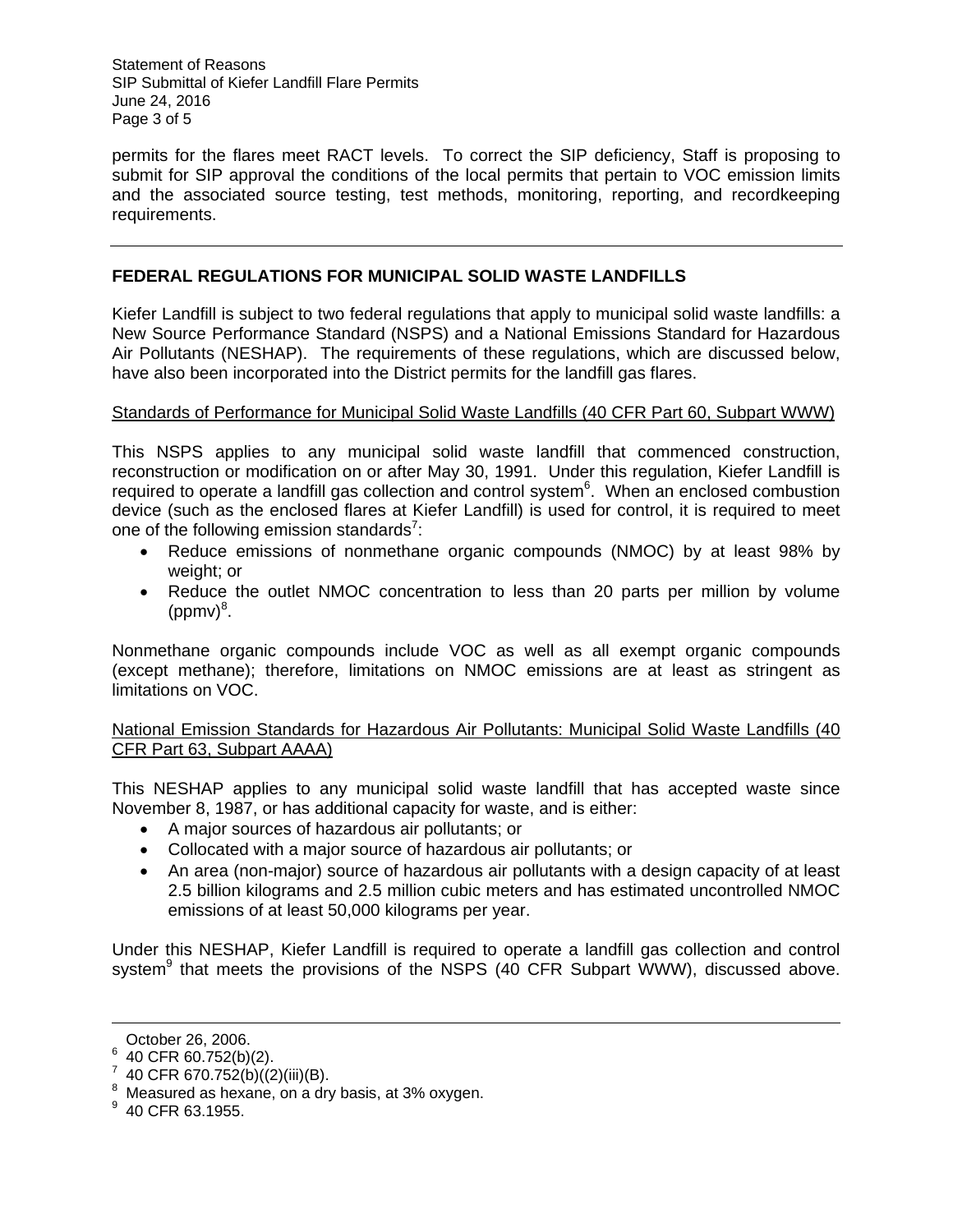Statement of Reasons SIP Submittal of Kiefer Landfill Flare Permits June 24, 2016 Page 4 of 5

Thus, both the NESHAP and the NSPS impose the same emissions limitations on the flares at Kiefer Landfill.

### **RACT DETERMINATION FOR THE KIEFER LANDFILL FLARES**

Permits to Operate Nos. 24360 and 24361 for Flare 1 and Flare 2, respectively, incorporate the NSPS and NESHAP requirements as permit conditions. Condition No. 8 on each permit requires that emissions of NMOC be reduced by at least 98% by weight or the outlet NMOC concentration be reduced to less than 20 parts  $ppmv^{10}$ .

District Rule 202, New Source Review, requires Best Available Control Technology (BACT) to be applied to a new emissions unit or modification of an existing emissions unit that increases emissions of VOC. Rule 202 defines BACT to be the most stringent of:

- The most effective emission control device, emission limit, or technique, singly or in combination, which has been required or used for the type of equipment comprising such an emissions unit unless the applicant demonstrates to the satisfaction of the Air Pollution Control Officer that such limitations required on other sources have not been demonstrated to be achievable in practice.
- Any alternative basic equipment, fuel, process, emission control device or technique, singly or in combination, determined to be technologically feasible and cost-effective by the Air Pollution Control Officer.

Based on the definitions of these terms, BACT is at least as stringent as RACT. The District's most recent BACT determination for a landfill gas flare<sup>11</sup> was performed in 2011. BACT for VOC was determined to be a reduction in NMOC emissions of at least 98% by weight or an emission concentration of NMOC less than 20 parts per million by volume  $(ppmv)^{12}$ . Staff concludes that these BACT emission limits, which have been incorporated into the permits for the Kiefer Landfill flares, also satisfy RACT.

#### **ENVIRONMENTAL COMPLIANCE**

California Public Resources Code Section 21159(a) requires the District to perform an environmental analysis of the reasonably foreseeable methods of compliance when adopting a performance standard. The proposed action will make RACT standards federally enforceable though the California SIP. Because Kiefer Landfill is already required to comply with these conditions by the NSPS, NESHAP, and District permits, the District is not establishing any new requirements for Kiefer Landfill, and no change in equipment or operation will result from this action. Therefore, Staff has concluded that no environmental impacts will be caused by compliance with the proposed action.

Staff finds that the proposed action to incorporate the Kiefer Landfill flare permits into the SIP is exempt from the California Environmental Quality Act as an action by a regulatory agency for

 $10$  Also measured as hexane, on dry basis, at 3% oxygen.

 $11$  Authority to Construct No. 24341, City of Sacramento Department of Utilities, Solid Waste Division.

<sup>&</sup>lt;sup>12</sup> Measured as hexane, on a dry basis, at 3% oxygen.